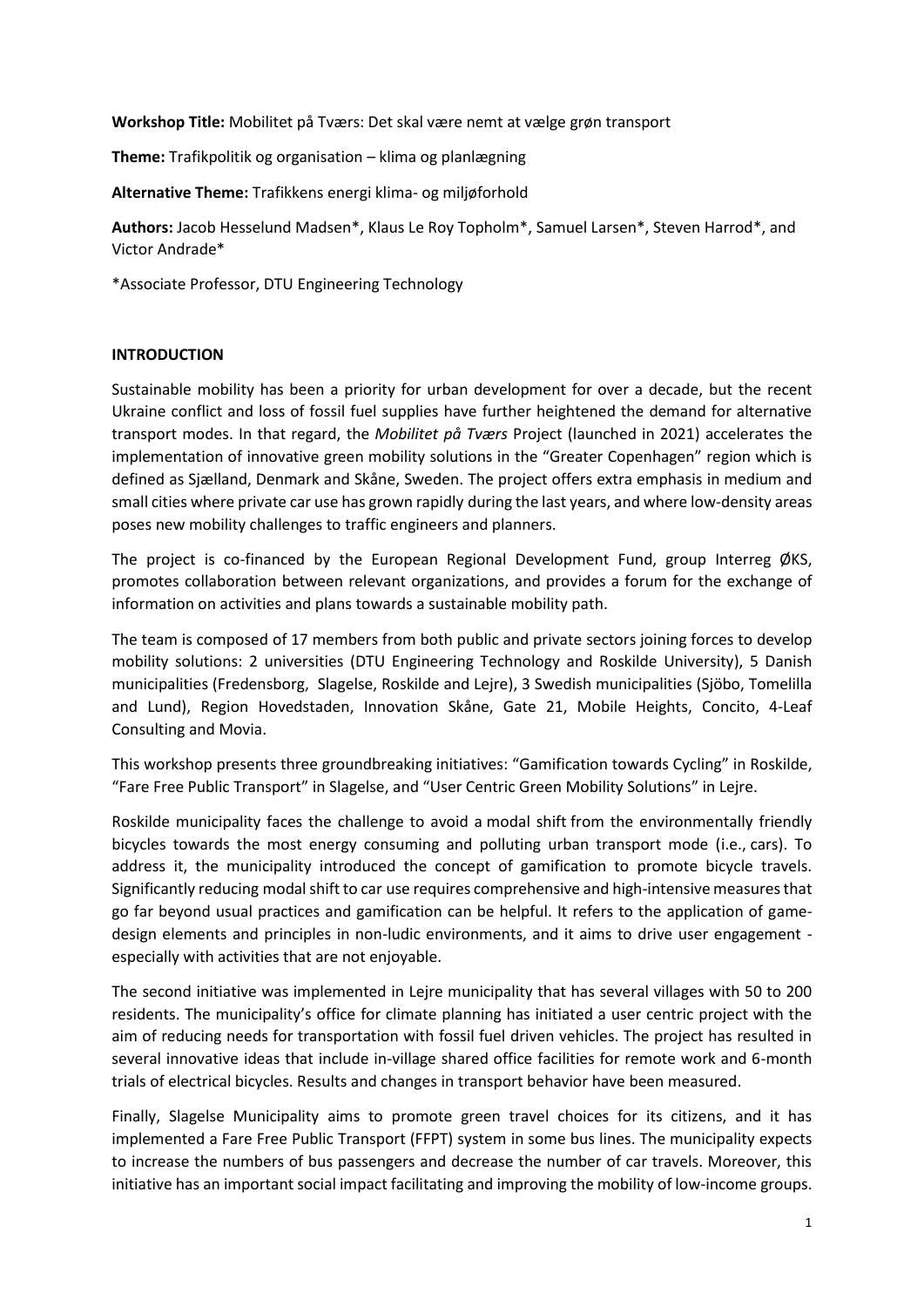## **WORKSHOP GOAL**

The purpose of the workshop is to bring together academics and mobility experts from both public and private sectors to exchange ideas, and to identify opportunities and barriers for reproducing the *Mobilitet på Tværs* solutions at other locations. The workshop is guided by three questions:

- How to introduce innovative mobility solutions by involving local citizens and together creating proposals?
- What are the lessons learned from the *Mobilitet på Tværs* initiatives?
- How to scale the *Mobilitet på Tværs* solutions to other Danish and Swedish cities?

## **PROGRAM**

The workshop introduces participants with current innovative mobility solutions, provides practical examples and then invites active participation through group discussion and activities aiming to identify opportunities and barriers to scaling up these solutions.

Going through key concepts and current cases, the workshop includes an overall presentation of the *Mobilitet på Tværs* innovative solutions as well as in-depth presentations of three groundbreaking cases (Gamification towards Cycling in Roskilde, Fare Free Public Transport in Slagelse, and User Centric Green Mobility Solutions in Lejre) with potential for broader application. The presentations highlight contemporary mobility challenges found in medium and small cities and how solutions can be developed through structured creative thinking and the engagement/empowerment of local citizens. These presentations will be useful to the participants in the interactive activities that will follow.

After the presentations, the participants will be divided into small groups to discuss the cases, highlighting their key qualities and lessons learned, and then identifying opportunities to scale the solutions to other cities in Denmark and Sweden.

The workshop dynamics are characterized by facilitator prompts and key questions for leading the discussion. Please find bellow the schedule for the workshop:

Introduction (5 minutes)

Mobilitet på Tværs – an overall presentation of the project and initiatives (speaker xxx)

Groudbreaking Cases (30 minutes)

- Gamefication towards Cycling Roskilde Municipality and DTU Engineering Technology
- Fare Free Public Transport Slagelse Municipality and DTU Engineering Technology
- User Centric Green Mobility Solutions Lejre Municipality and DTU Engineering Technology

## Group work (45 minutes)

Participants divided in small groups to discuss the cases, highlighting their key qualities, and identifying opportunities to scale the solutions to other cities. Including facilitator prompts and key questions for leading the discussion.